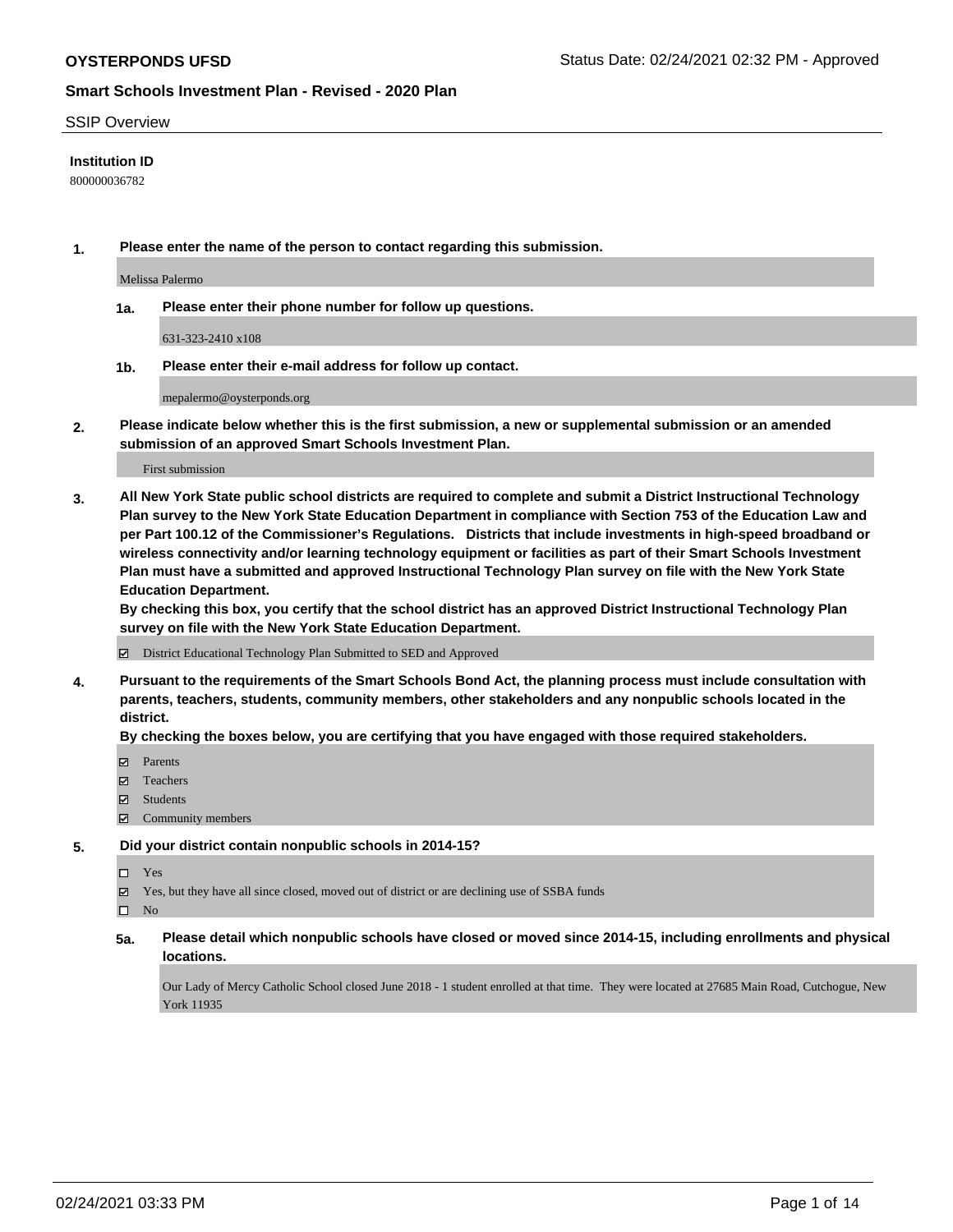### SSIP Overview

**6. Certify that the following required steps have taken place by checking the boxes below:**

- The district developed and the school board approved a preliminary Smart Schools Investment Plan.
- $\boxtimes$  The preliminary plan was posted on the district website for at least 30 days. The district included an address to which any written comments on the plan should be sent.
- $\boxtimes$  The school board conducted a hearing that enabled stakeholders to respond to the preliminary plan. This hearing may have occured as part of a normal Board meeting, but adequate notice of the event must have been provided through local media and the district website for at least two weeks prior to the meeting.
- $\boxtimes$  The district prepared a final plan for school board approval and such plan has been approved by the school board.
- $\boxtimes$  The final proposed plan that has been submitted has been posted on the district's website.
- **6a. Please upload the proposed Smart Schools Investment Plan (SSIP) that was posted on the district's website, along with any supporting materials. Note that this should be different than your recently submitted Educational Technology Survey. The Final SSIP, as approved by the School Board, should also be posted on the website and remain there during the course of the projects contained therein.**

SSIP Final Plan - Approved May 5 2020.doc

**6b. Enter the webpage address where the final Smart Schools Investment Plan is posted. The Plan should remain posted for the life of the included projects.**

https://echalk-slate-prod.s3.amazonaws.com/private/groups/53875/resources/f50d697d-e369-481c-8f02 f7c746d0474a?AWSAccessKeyId=AKIAJSZKIBPXGFLSZTYQ&Expires=1899295761&response-cache-control=private%2C%20maxage%3D31536000&response-content-disposition=%3Bfilename%3D%22SSIP%2520Preliminary%2520Plan%2520- %2520Board%2520Approved%25203-10-2020.pdf%22&response-contenttype=application%2Fpdf&Signature=gRzNVyLYdpUHkzUw6e1GZWacS%2BE%3D

**7. Please enter an estimate of the total number of students and staff that will benefit from this Smart Schools Investment Plan based on the cumulative projects submitted to date.**

112

**8. An LEA/School District may partner with one or more other LEA/School Districts to form a consortium to pool Smart Schools Bond Act funds for a project that meets all other Smart School Bond Act requirements. Each school district participating in the consortium will need to file an approved Smart Schools Investment Plan for the project and submit a signed Memorandum of Understanding that sets forth the details of the consortium including the roles of each respective district.**

 $\Box$  The district plans to participate in a consortium to partner with other school district(s) to implement a Smart Schools project.

**9. Please enter the name and 6-digit SED Code for each LEA/School District participating in the Consortium.**

| <b>Partner LEA/District</b> | <b>ISED BEDS Code</b> |
|-----------------------------|-----------------------|
| (No Response)               | (No Response)         |

**10. Please upload a signed Memorandum of Understanding with all of the participating Consortium partners.**

(No Response)

**11. Your district's Smart Schools Bond Act Allocation is:**

\$39,910

**12. Final 2014-15 BEDS Enrollment to calculate Nonpublic Sharing Requirement**

|            | <b>Public Enrollment</b> | l Nonpublic Enrollment | <b>Total Enrollment</b> | l Nonpublic Percentage |
|------------|--------------------------|------------------------|-------------------------|------------------------|
| Enrollment | 69                       |                        | 69.00                   | 0.00                   |

**13. This table compares each category budget total, as entered in that category's page, to the total expenditures listed in the category's expenditure table. Any discrepancies between the two must be resolved before submission.**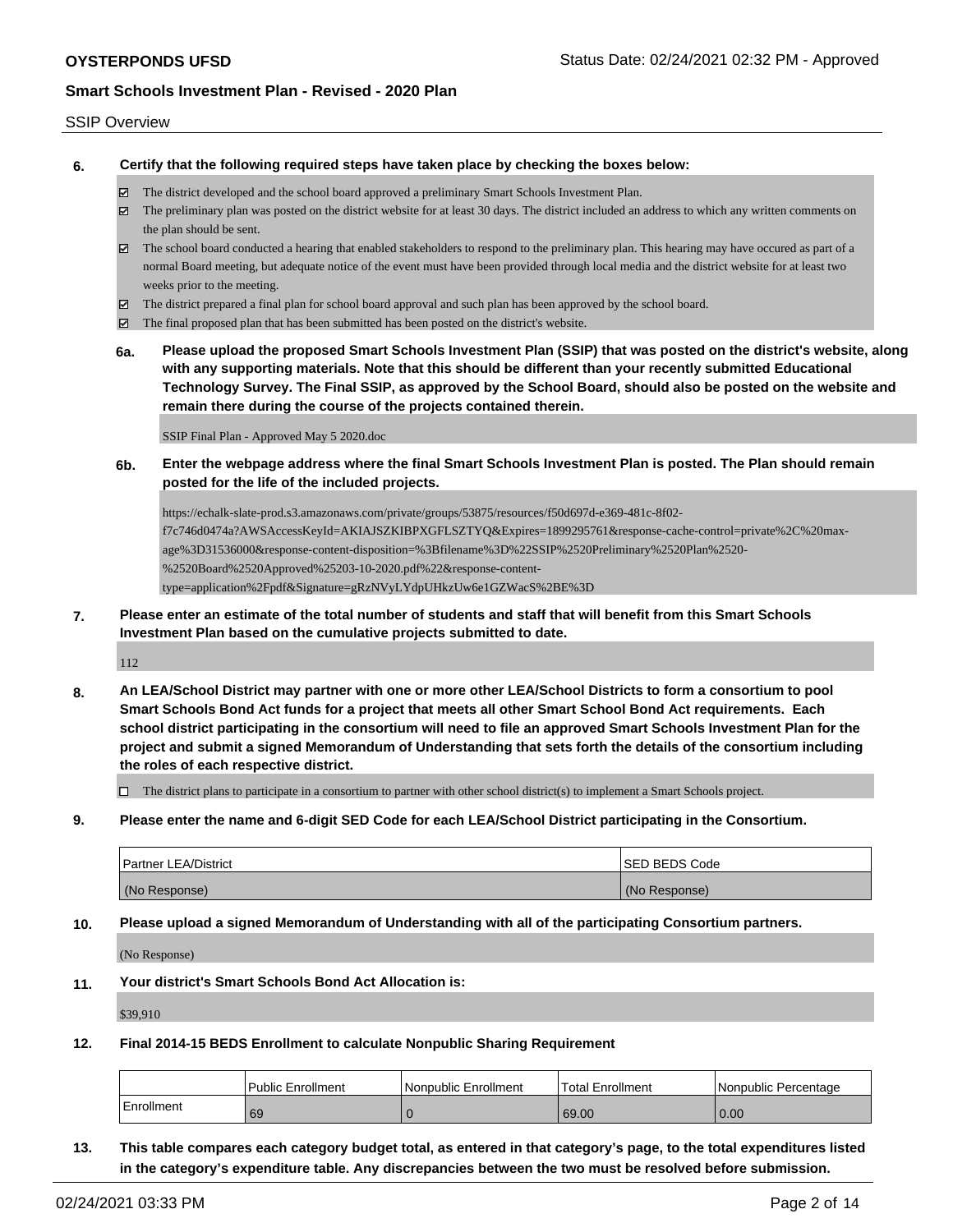# SSIP Overview

|                                                 | <b>Sub-Allocations</b> | <b>Expenditure Totals</b> | Difference |
|-------------------------------------------------|------------------------|---------------------------|------------|
| <b>School Connectivity</b>                      | 0.00                   | 0.00                      | 0.00       |
| <b>Connectivity Projects for</b><br>Communities | 0.00                   | 0.00                      | 0.00       |
| Classroom Technology                            | 0.00                   | 0.00                      | 0.00       |
| Pre-Kindergarten Classrooms                     | 0.00                   | 0.00                      | 0.00       |
| Replace Transportable<br>Classrooms             | 0.00                   | 0.00                      | 0.00       |
| <b>High-Tech Security Features</b>              | 39,910.00              | 39,910.00                 | 0.00       |
| Nonpublic Loan                                  | 0.00                   | 0.00                      | 0.00       |
| Totals:                                         | 39,910                 | 39,910                    | 0          |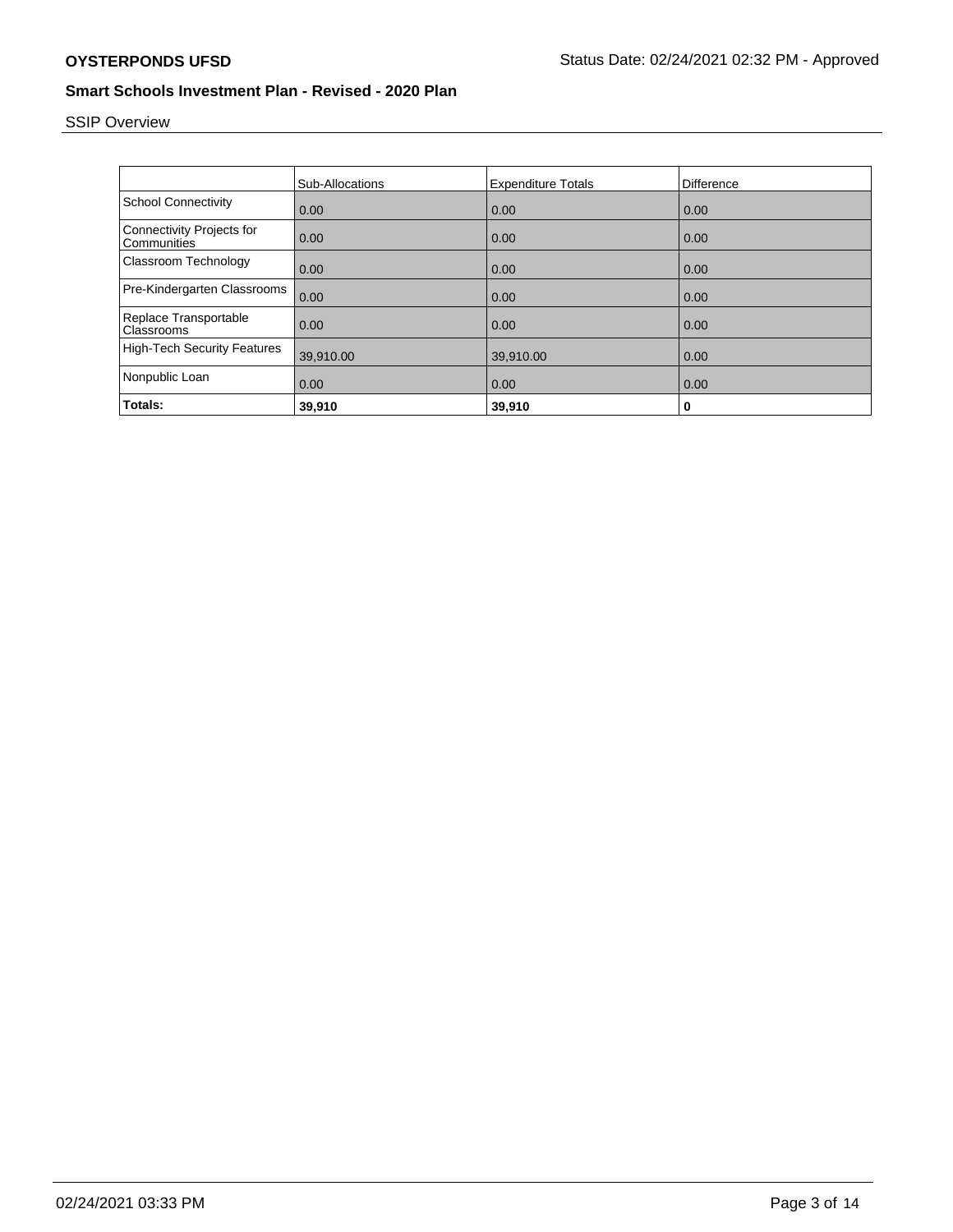School Connectivity

- **1. In order for students and faculty to receive the maximum benefit from the technology made available under the Smart Schools Bond Act, their school buildings must possess sufficient connectivity infrastructure to ensure that devices can be used during the school day. Smart Schools Investment Plans must demonstrate that:**
	- **• sufficient infrastructure that meets the Federal Communications Commission's 100 Mbps per 1,000 students standard currently exists in the buildings where new devices will be deployed, or**
	- **• is a planned use of a portion of Smart Schools Bond Act funds, or**
	- **• is under development through another funding source.**

**Smart Schools Bond Act funds used for technology infrastructure or classroom technology investments must increase the number of school buildings that meet or exceed the minimum speed standard of 100 Mbps per 1,000 students and staff within 12 months. This standard may be met on either a contracted 24/7 firm service or a "burstable" capability. If the standard is met under the burstable criteria, it must be:**

**1. Specifically codified in a service contract with a provider, and**

**2. Guaranteed to be available to all students and devices as needed, particularly during periods of high demand, such as computer-based testing (CBT) periods.**

**Please describe how your district already meets or is planning to meet this standard within 12 months of plan submission.**

(No Response)

**1a. If a district believes that it will be impossible to meet this standard within 12 months, it may apply for a waiver of this requirement, as described on the Smart Schools website. The waiver must be filed and approved by SED prior to submitting this survey.**

 $\Box$  By checking this box, you are certifying that the school district has an approved waiver of this requirement on file with the New York State Education Department.

**2. Connectivity Speed Calculator (Required). If the district currently meets the required speed, enter "Currently Met" in the last box: Expected Date When Required Speed Will be Met.**

|                  | l Number of     | Required Speed | Current Speed in | Expected Speed  | Expected Date                           |
|------------------|-----------------|----------------|------------------|-----------------|-----------------------------------------|
|                  | <b>Students</b> | In Mbps        | l Mbps           | to be Attained  | When Required                           |
|                  |                 |                |                  |                 | l Within 12 Months ISpeed Will be Met l |
| Calculated Speed | (No Response)   | 0.00           | (No Response)    | l (No Response) | l (No Response)                         |

**3. Describe how you intend to use Smart Schools Bond Act funds for high-speed broadband and/or wireless connectivity projects in school buildings.**

(No Response)

**4. Describe the linkage between the district's District Instructional Technology Plan and how the proposed projects will improve teaching and learning. (There should be a link between your response to this question and your responses to Question 1 in Section IV - NYSED Initiatives Alignment: "Explain how the district use of instructional technology will serve as a part of a comprehensive and sustained effort to support rigorous academic standards attainment and performance improvement for students."** 

**Your answer should also align with your answers to the questions in Section II - Strategic Technology Planning and the associated Action Steps in Section III - Action Plan.)**

(No Response)

**5. If the district wishes to have students and staff access the Internet from wireless devices within the school building, or in close proximity to it, it must first ensure that it has a robust Wi-Fi network in place that has sufficient bandwidth to meet user demand.**

**Please describe how you have quantified this demand and how you plan to meet this demand.**

(No Response)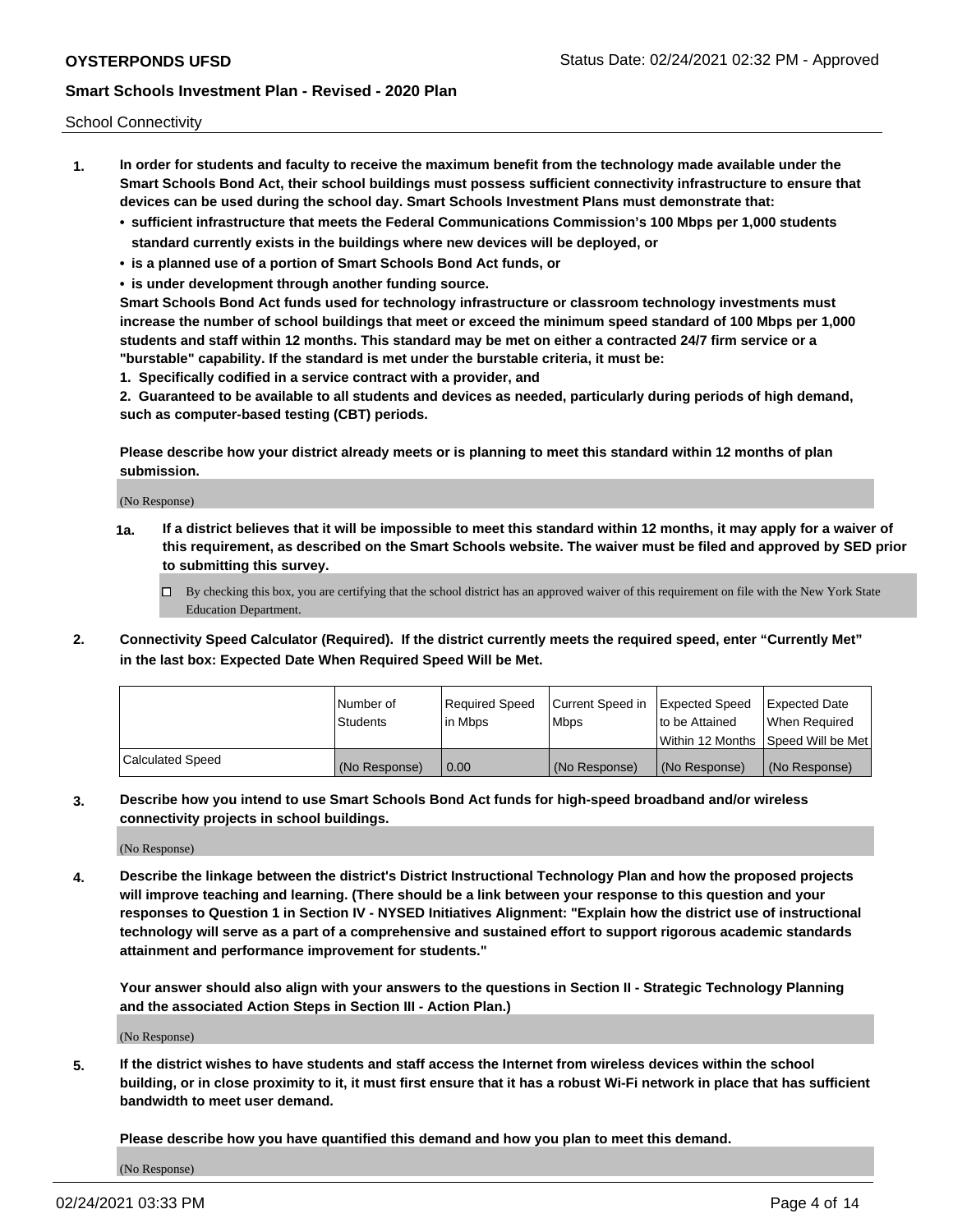School Connectivity

**6. Smart Schools plans with any expenditures in the School Connectivity category require a project number from the Office of Facilities Planning. Districts must submit an SSBA LOI and receive project numbers prior to submitting the SSIP. As indicated on the LOI, some projects may be eligible for a streamlined review and will not require a building permit.**

**Please indicate on a separate row each project number given to you by the Office of Facilities Planning.**

| Project Number |  |
|----------------|--|
| (No Response)  |  |

**7. Certain high-tech security and connectivity infrastructure projects may be eligible for an expedited review process as determined by the Office of Facilities Planning.**

### **Was your project deemed eligible for streamlined review?**

(No Response)

### **8. Include the name and license number of the architect or engineer of record.**

| Name          | License Number |
|---------------|----------------|
| (No Response) | (No Response)  |

### **9. Public Expenditures – Loanable (Counts toward the nonpublic loan calculation)**

| Select the allowable expenditure type.<br>Repeat to add another item under each type. | <b>PUBLIC</b> Items to be<br>l Purchased | Quantity           | Cost Per Item    | <b>Total Cost</b> |
|---------------------------------------------------------------------------------------|------------------------------------------|--------------------|------------------|-------------------|
| (No Response)                                                                         | (No Response)                            | l (No<br>Response) | (No<br>Response) | $\overline{0.00}$ |
|                                                                                       |                                          | O                  | 0.00             |                   |

## **10. Public Expenditures – Non-Loanable (Does not count toward nonpublic loan calculation)**

| Select the allowable expenditure<br>type.<br>Repeat to add another item under<br>each type. | <b>PUBLIC</b> Items to be purchased | Quantity      | Cost per Item | <b>Total Cost</b> |
|---------------------------------------------------------------------------------------------|-------------------------------------|---------------|---------------|-------------------|
| (No Response)                                                                               | (No Response)                       | (No Response) | (No Response) | 0.00              |
|                                                                                             |                                     |               | 0.00          |                   |

#### **11. Final 2014-15 BEDS Enrollment to calculate Nonpublic Sharing Requirement (no changes allowed.)**

|            | Public Enrollment | l Nonpublic Enrollment | <b>Total Enrollment</b> | Nonpublic Percentage |
|------------|-------------------|------------------------|-------------------------|----------------------|
| Enrollment | 69                |                        | 69.00                   | 0.00                 |

### **12. Total Public Budget - Loanable (Counts toward the nonpublic loan calculation)**

|                                                      | Public Allocations | <b>Estimated Nonpublic Loan</b><br>Amount | Estimated Total Sub-Allocations |
|------------------------------------------------------|--------------------|-------------------------------------------|---------------------------------|
| Network/Access Costs                                 | (No Response)      | 0.00                                      | 0.00                            |
| School Internal Connections and<br><b>Components</b> | (No Response)      | 0.00                                      | 0.00                            |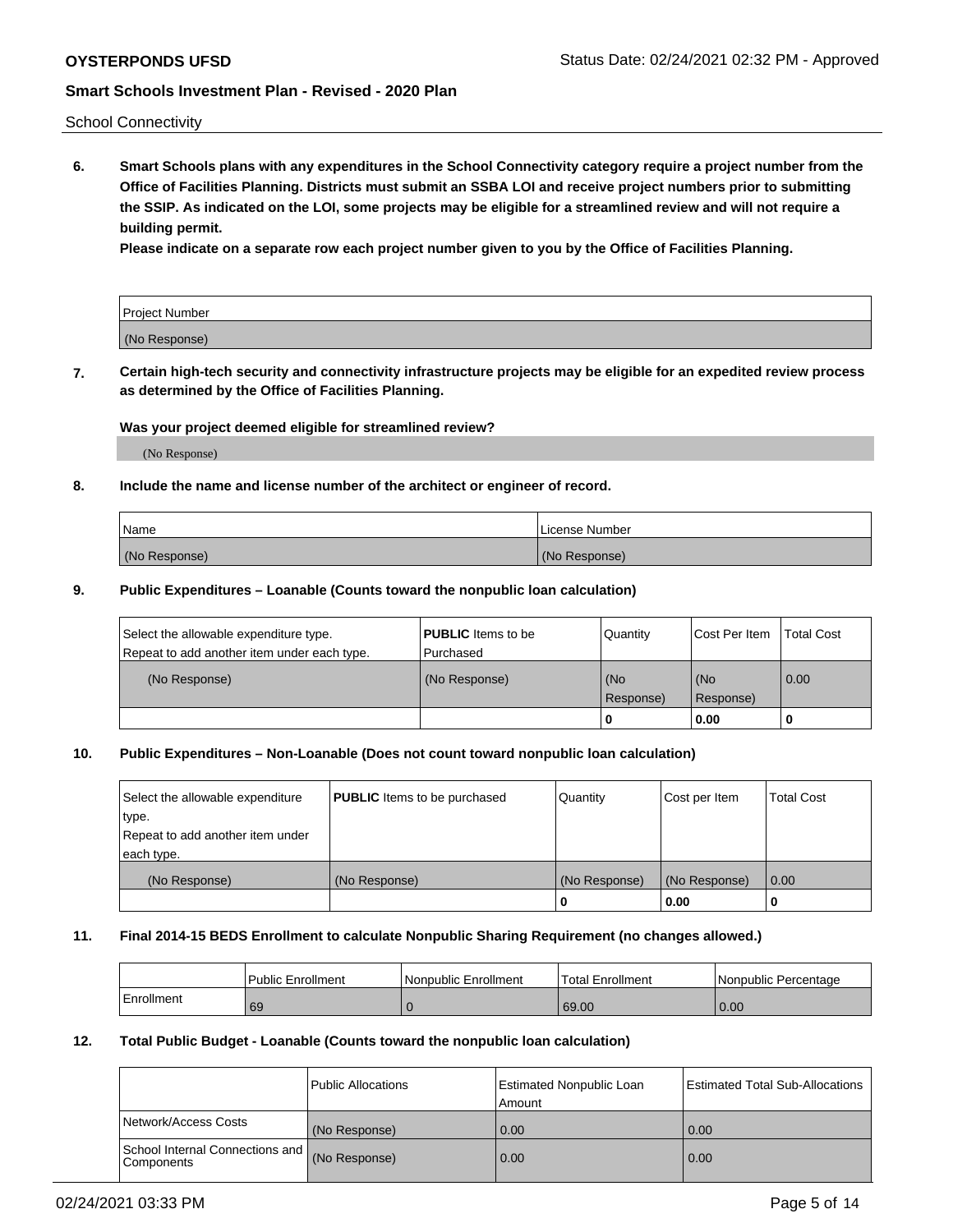School Connectivity

|              | Public Allocations | <b>Estimated Nonpublic Loan</b><br>Amount | <b>Estimated Total Sub-Allocations</b> |
|--------------|--------------------|-------------------------------------------|----------------------------------------|
| <b>Other</b> | (No Response)      | 0.00                                      | 0.00                                   |
| Totals:      | 0.00               |                                           | 0                                      |

## **13. Total Public Budget – Non-Loanable (Does not count toward the nonpublic loan calculation)**

| Sub-<br>Allocation |
|--------------------|
| (No Response)      |
| (No Response)      |
| (No Response)      |
| (No Response)      |
| (No Response)      |
| (No Response)      |
| (No Response)      |
| 0.00               |
|                    |

## **14. School Connectivity Totals**

|                          | Total Sub-Allocations |
|--------------------------|-----------------------|
| Total Loanable Items     | 0.00                  |
| Total Non-Ioanable Items | 0.00                  |
| Totals:                  | 0                     |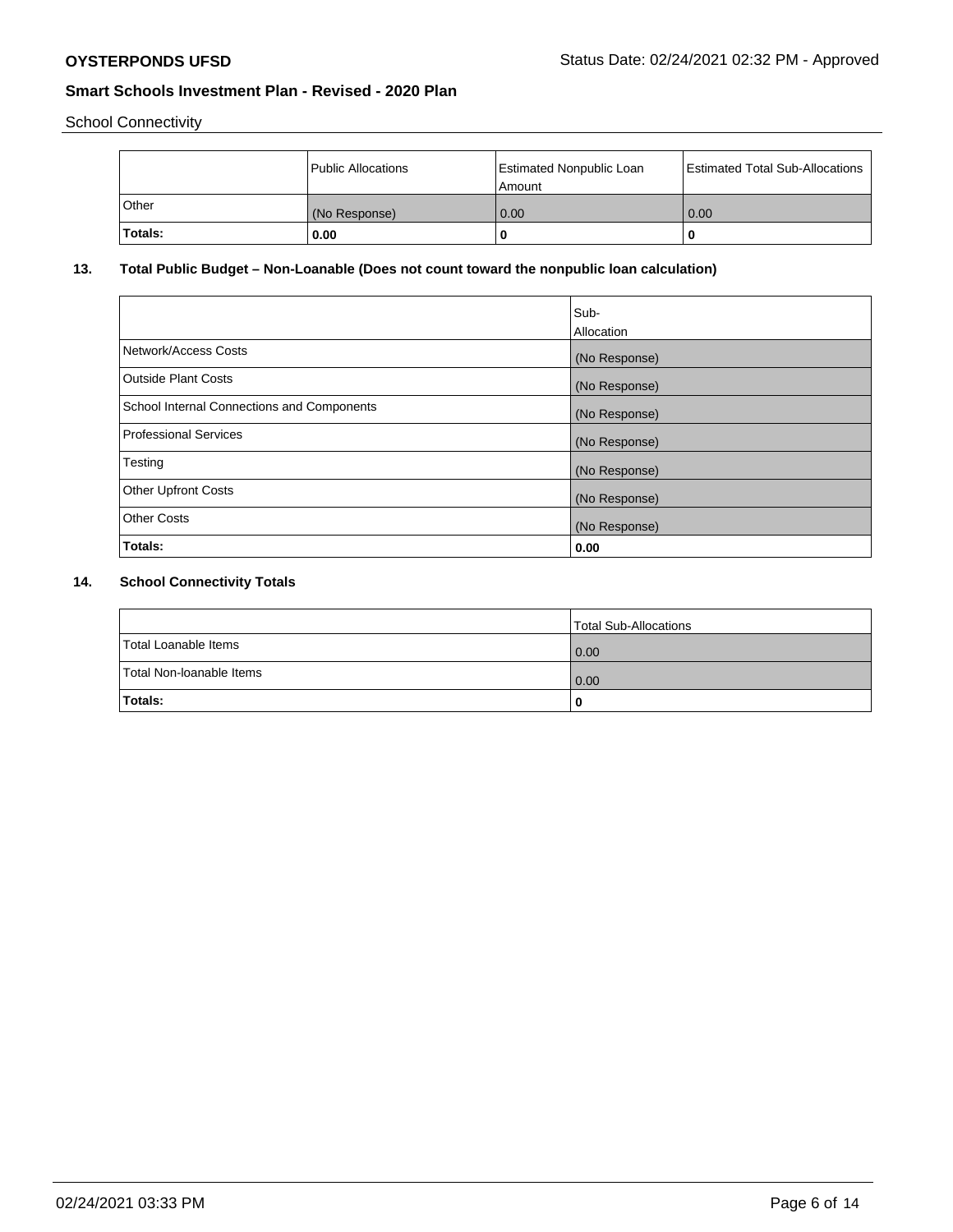Community Connectivity (Broadband and Wireless)

**1. Describe how you intend to use Smart Schools Bond Act funds for high-speed broadband and/or wireless connectivity projects in the community.**

(No Response)

**2. Please describe how the proposed project(s) will promote student achievement and increase student and/or staff access to the Internet in a manner that enhances student learning and/or instruction outside of the school day and/or school building.**

(No Response)

**3. Community connectivity projects must comply with all the necessary local building codes and regulations (building and related permits are not required prior to plan submission).**

 $\Box$  I certify that we will comply with all the necessary local building codes and regulations.

**4. Please describe the physical location of the proposed investment.**

(No Response)

**5. Please provide the initial list of partners participating in the Community Connectivity Broadband Project, along with their Federal Tax Identification (Employer Identification) number.**

| <b>Project Partners</b> | l Federal ID # |
|-------------------------|----------------|
| (No Response)           | (No Response)  |

**6. Please detail the type, quantity, per unit cost and total cost of the eligible items under each sub-category.**

| Select the allowable expenditure | Item to be purchased | Quantity      | Cost per Item | <b>Total Cost</b> |
|----------------------------------|----------------------|---------------|---------------|-------------------|
| type.                            |                      |               |               |                   |
| Repeat to add another item under |                      |               |               |                   |
| each type.                       |                      |               |               |                   |
| (No Response)                    | (No Response)        | (No Response) | (No Response) | 0.00              |
|                                  |                      | o             | 0.00          |                   |

**7. If you are submitting an allocation for Community Connectivity, complete this table.**

**Note that the calculated Total at the bottom of the table must equal the Total allocation for this category that you entered in the SSIP Overview overall budget.**

|                                    | Sub-Allocation |
|------------------------------------|----------------|
| Network/Access Costs               | (No Response)  |
| Outside Plant Costs                | (No Response)  |
| <b>Tower Costs</b>                 | (No Response)  |
| <b>Customer Premises Equipment</b> | (No Response)  |
| <b>Professional Services</b>       | (No Response)  |
| Testing                            | (No Response)  |
| <b>Other Upfront Costs</b>         | (No Response)  |
| <b>Other Costs</b>                 | (No Response)  |
| Totals:                            | 0.00           |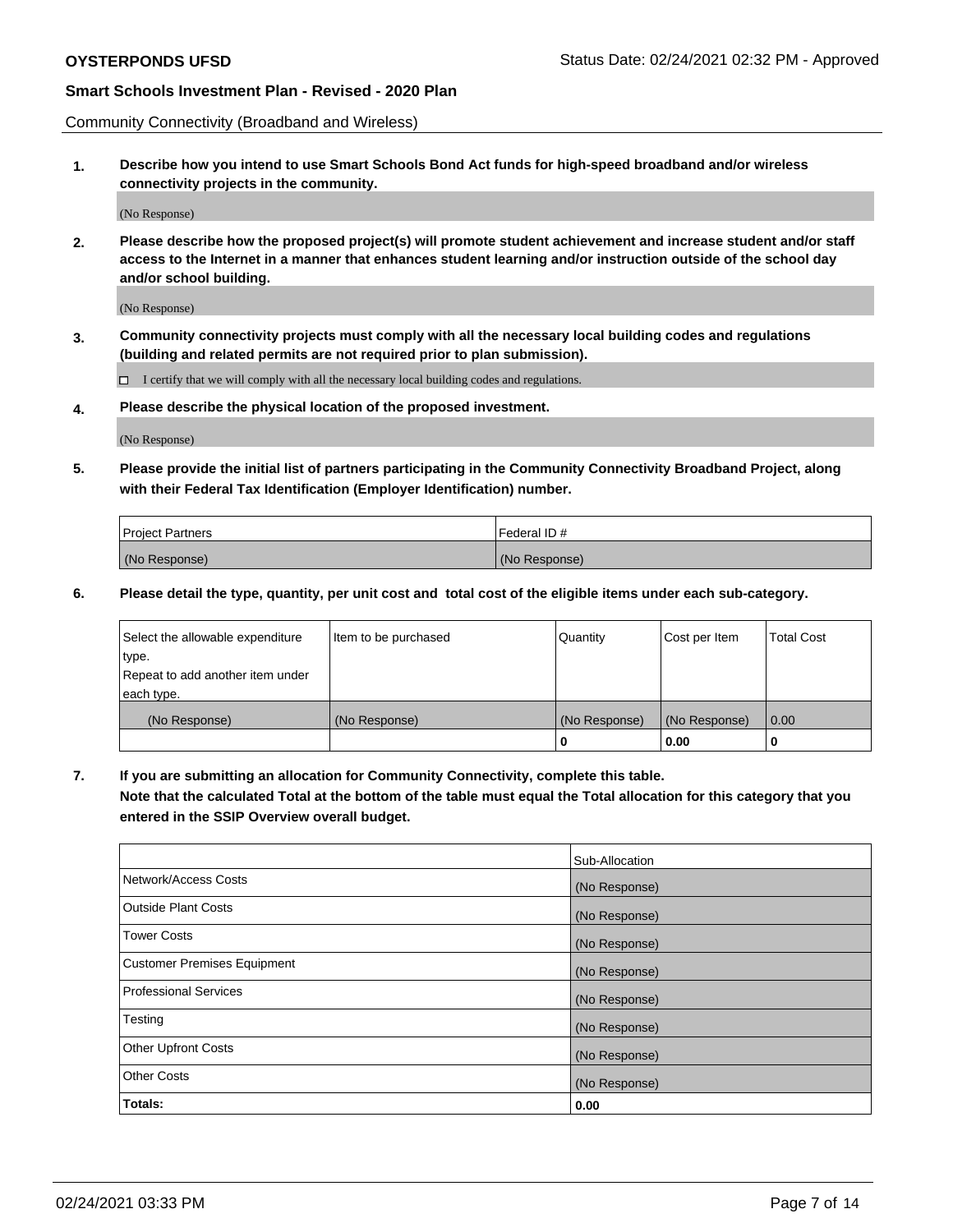### Classroom Learning Technology

**1. In order for students and faculty to receive the maximum benefit from the technology made available under the Smart Schools Bond Act, their school buildings must possess sufficient connectivity infrastructure to ensure that devices can be used during the school day. Smart Schools Investment Plans must demonstrate that sufficient infrastructure that meets the Federal Communications Commission's 100 Mbps per 1,000 students standard currently exists in the buildings where new devices will be deployed, or is a planned use of a portion of Smart Schools Bond Act funds, or is under development through another funding source. Smart Schools Bond Act funds used for technology infrastructure or classroom technology investments must increase the number of school buildings that meet or exceed the minimum speed standard of 100 Mbps per 1,000 students and staff within 12 months. This standard may be met on either a contracted 24/7 firm service or a "burstable" capability. If the standard is met under the burstable criteria, it must be:**

**1. Specifically codified in a service contract with a provider, and**

**2. Guaranteed to be available to all students and devices as needed, particularly during periods of high demand, such as computer-based testing (CBT) periods.**

**Please describe how your district already meets or is planning to meet this standard within 12 months of plan submission.**

(No Response)

- **1a. If a district believes that it will be impossible to meet this standard within 12 months, it may apply for a waiver of this requirement, as described on the Smart Schools website. The waiver must be filed and approved by SED prior to submitting this survey.**
	- By checking this box, you are certifying that the school district has an approved waiver of this requirement on file with the New York State Education Department.
- **2. Connectivity Speed Calculator (Required). If the district currently meets the required speed, enter "Currently Met" in the last box: Expected Date When Required Speed Will be Met.**

|                  | l Number of     | Required Speed | Current Speed in | <b>Expected Speed</b> | <b>Expected Date</b>                |
|------------------|-----------------|----------------|------------------|-----------------------|-------------------------------------|
|                  | <b>Students</b> | l in Mbps      | l Mbps           | to be Attained        | When Required                       |
|                  |                 |                |                  |                       | Within 12 Months  Speed Will be Met |
| Calculated Speed | (No Response)   | 0.00           | (No Response)    | l (No Response)       | (No Response)                       |

**3. If the district wishes to have students and staff access the Internet from wireless devices within the school building, or in close proximity to it, it must first ensure that it has a robust Wi-Fi network in place that has sufficient bandwidth to meet user demand.**

**Please describe how you have quantified this demand and how you plan to meet this demand.**

(No Response)

**4. All New York State public school districts are required to complete and submit an Instructional Technology Plan survey to the New York State Education Department in compliance with Section 753 of the Education Law and per Part 100.12 of the Commissioner's Regulations.**

**Districts that include educational technology purchases as part of their Smart Schools Investment Plan must have a submitted and approved Instructional Technology Plan survey on file with the New York State Education Department.**

- By checking this box, you are certifying that the school district has an approved Instructional Technology Plan survey on file with the New York State Education Department.
- **5. Describe the devices you intend to purchase and their compatibility with existing or planned platforms or systems. Specifically address the adequacy of each facility's electrical, HVAC and other infrastructure necessary to install and support the operation of the planned technology.**

(No Response)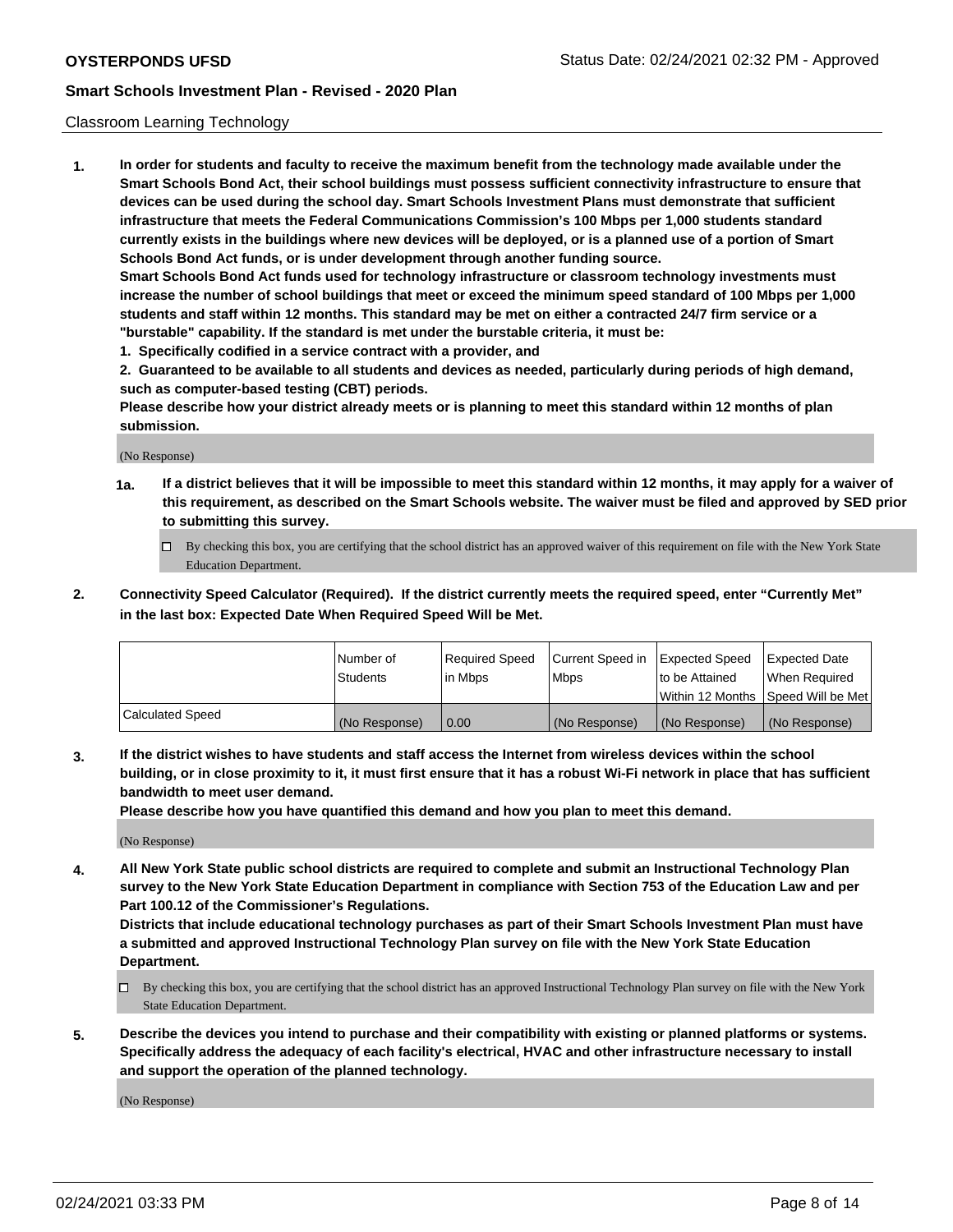### Classroom Learning Technology

- **6. Describe how the proposed technology purchases will:**
	- **> enhance differentiated instruction;**
	- **> expand student learning inside and outside the classroom;**
	- **> benefit students with disabilities and English language learners; and**
	- **> contribute to the reduction of other learning gaps that have been identified within the district.**

**The expectation is that districts will place a priority on addressing the needs of students who struggle to succeed in a rigorous curriculum. Responses in this section should specifically address this concern and align with the district's Instructional Technology Plan (in particular Question 2 of E. Curriculum and Instruction: "Does the district's instructional technology plan address the needs of students with disabilities to ensure equitable access to instruction, materials and assessments?" and Question 3 of the same section: "Does the district's instructional technology plan address the provision of assistive technology specifically for students with disabilities to ensure access to and participation in the general curriculum?")**

**In addition, describe how the district ensures equitable access to instruction, materials and assessments and participation in the general curriculum for both SWD and English Language Learners/Multilingual Learners (ELL/MLL) students.**

(No Response)

**7. Where appropriate, describe how the proposed technology purchases will enhance ongoing communication with parents and other stakeholders and help the district facilitate technology-based regional partnerships, including distance learning and other efforts.**

(No Response)

**8. Describe the district's plan to provide professional development to ensure that administrators, teachers and staff can employ the technology purchased to enhance instruction successfully.**

**Note: This response should be aligned and expanded upon in accordance with your district's response to Question 1 of F. Professional Development of your Instructional Technology Plan: "Please provide a summary of professional development offered to teachers and staff, for the time period covered by this plan, to support technology to enhance teaching and learning. Please include topics, audience and method of delivery within your summary."**

(No Response)

- **9. Districts must contact one of the SUNY/CUNY teacher preparation programs listed on the document on the left side of the page that supplies the largest number of the district's new teachers to request advice on innovative uses and best practices at the intersection of pedagogy and educational technology.**
	- By checking this box, you certify that you have contacted the SUNY/CUNY teacher preparation program that supplies the largest number of your new teachers to request advice on these issues.
	- **9a. Please enter the name of the SUNY or CUNY Institution that you contacted.**

(No Response)

**9b. Enter the primary Institution phone number.**

(No Response)

**9c. Enter the name of the contact person with whom you consulted and/or will be collaborating with on innovative uses of technology and best practices.**

(No Response)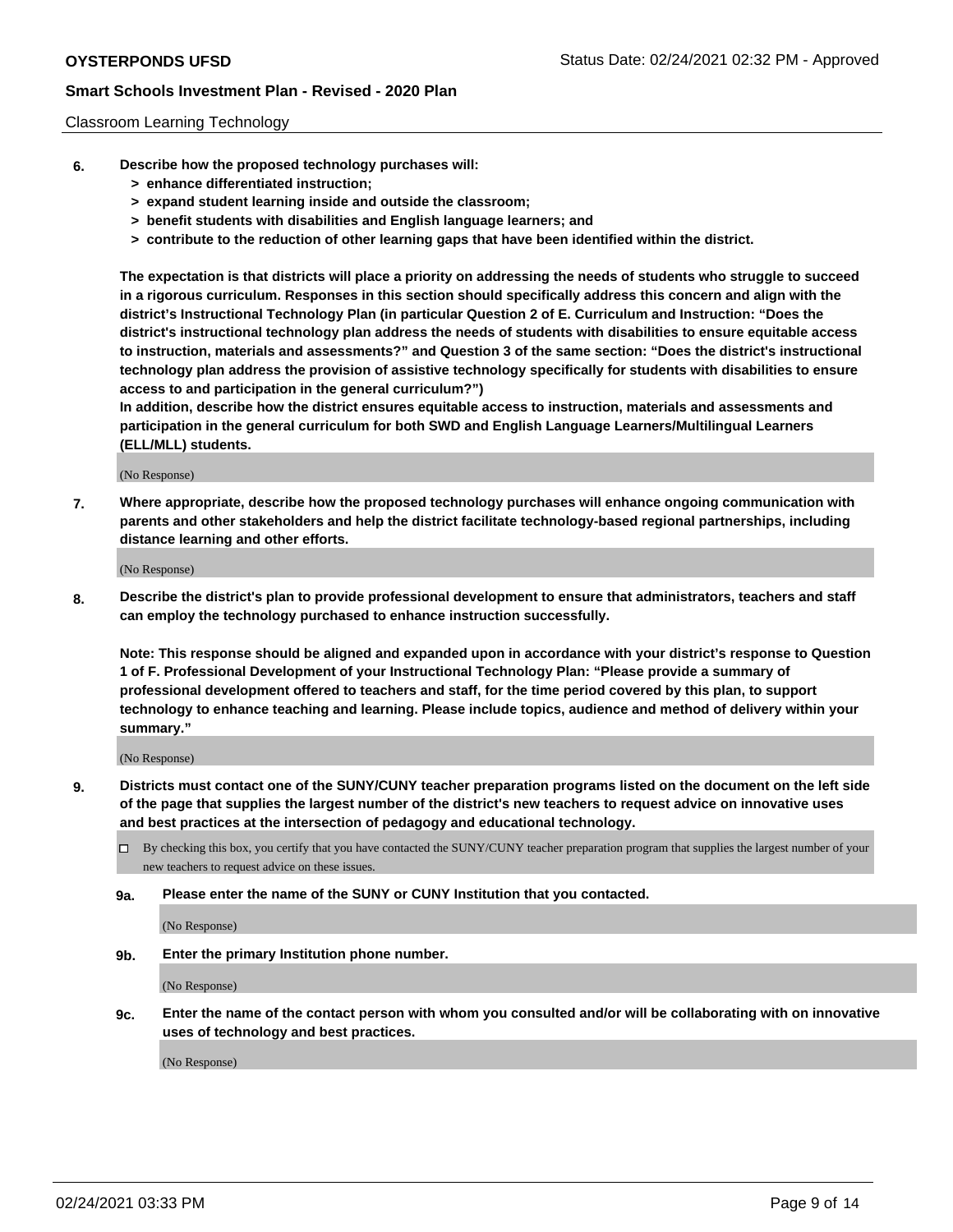### Classroom Learning Technology

**10. To ensure the sustainability of technology purchases made with Smart Schools funds, districts must demonstrate a long-term plan to maintain and replace technology purchases supported by Smart Schools Bond Act funds. This sustainability plan shall demonstrate a district's capacity to support recurring costs of use that are ineligible for Smart Schools Bond Act funding such as device maintenance, technical support, Internet and wireless fees, maintenance of hotspots, staff professional development, building maintenance and the replacement of incidental items. Further, such a sustainability plan shall include a long-term plan for the replacement of purchased devices and equipment at the end of their useful life with other funding sources.**

 $\Box$  By checking this box, you certify that the district has a sustainability plan as described above.

**11. Districts must ensure that devices purchased with Smart Schools Bond funds will be distributed, prepared for use, maintained and supported appropriately. Districts must maintain detailed device inventories in accordance with generally accepted accounting principles.**

By checking this box, you certify that the district has a distribution and inventory management plan and system in place.

### **12. Please detail the type, quantity, per unit cost and total cost of the eligible items under each sub-category.**

| Select the allowable expenditure<br>type.      | Item to be Purchased | Quantity      | Cost per Item | <b>Total Cost</b> |
|------------------------------------------------|----------------------|---------------|---------------|-------------------|
| Repeat to add another item under<br>each type. |                      |               |               |                   |
| (No Response)                                  | (No Response)        | (No Response) | (No Response) | 0.00              |
|                                                |                      |               | 0.00          |                   |

### **13. Final 2014-15 BEDS Enrollment to calculate Nonpublic Sharing Requirement (no changes allowed.)**

|            | <b>Public Enrollment</b> | Nonpublic Enrollment | <b>Total Enrollment</b> | Nonpublic<br>l Percentage |
|------------|--------------------------|----------------------|-------------------------|---------------------------|
| Enrollment | 69                       |                      | 69.00                   | 0.00                      |

### **14. If you are submitting an allocation for Classroom Learning Technology complete this table.**

|                         | Public School Sub-Allocation | <b>Estimated Nonpublic Loan</b><br>Amount<br>(Based on Percentage Above) | <b>Estimated Total Public and</b><br>Nonpublic Sub-Allocation |
|-------------------------|------------------------------|--------------------------------------------------------------------------|---------------------------------------------------------------|
| Interactive Whiteboards | (No Response)                | 0.00                                                                     | 0.00                                                          |
| Computer Servers        | (No Response)                | 0.00                                                                     | 0.00                                                          |
| Desktop Computers       | (No Response)                | 0.00                                                                     | 0.00                                                          |
| <b>Laptop Computers</b> | (No Response)                | 0.00                                                                     | 0.00                                                          |
| <b>Tablet Computers</b> | (No Response)                | 0.00                                                                     | 0.00                                                          |
| Other Costs             | (No Response)                | 0.00                                                                     | 0.00                                                          |
| Totals:                 | 0.00                         | 0                                                                        | 0                                                             |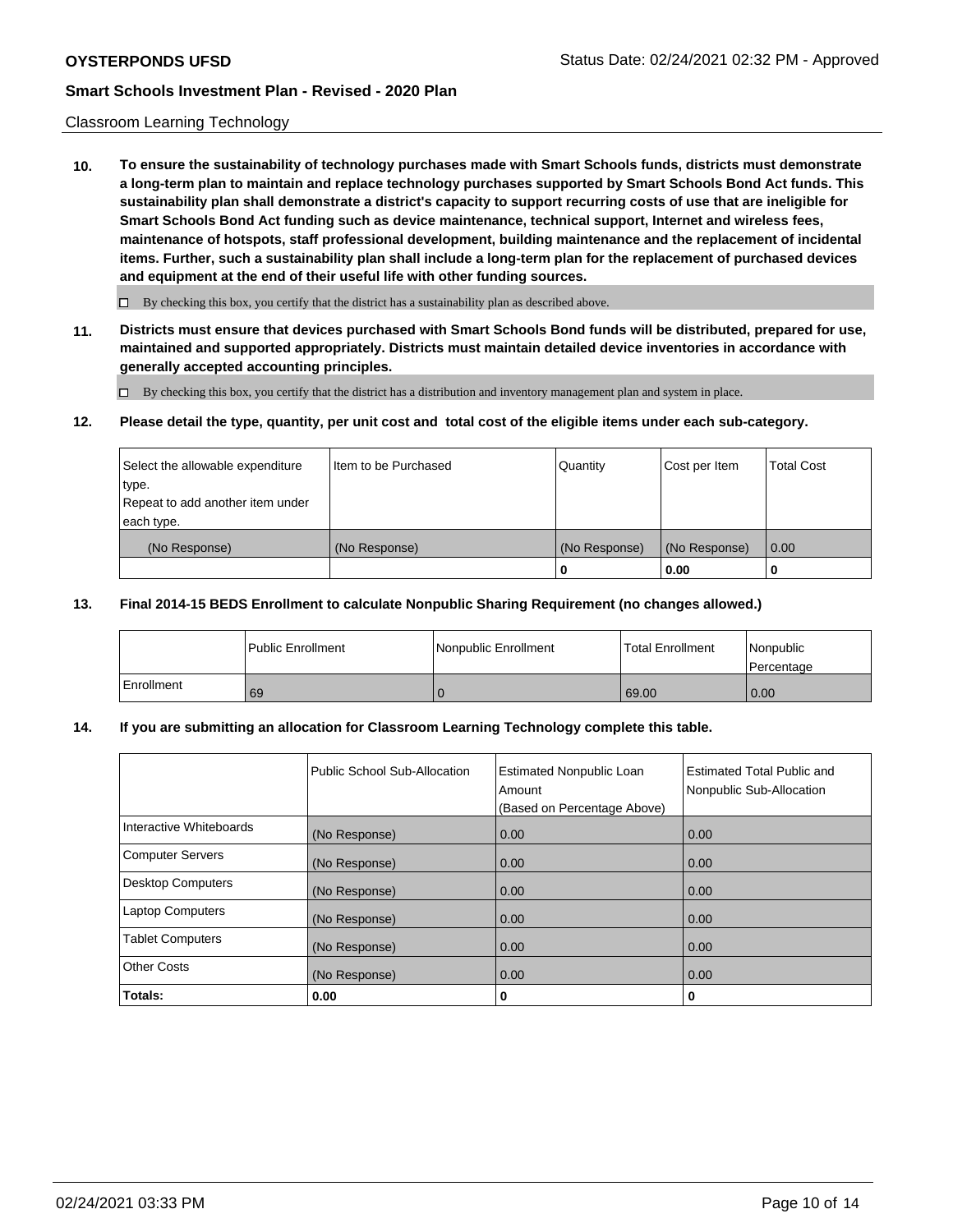### Pre-Kindergarten Classrooms

**1. Provide information regarding how and where the district is currently serving pre-kindergarten students and justify the need for additional space with enrollment projections over 3 years.**

(No Response)

- **2. Describe the district's plan to construct, enhance or modernize education facilities to accommodate prekindergarten programs. Such plans must include:**
	- **Specific descriptions of what the district intends to do to each space;**
	- **An affirmation that new pre-kindergarten classrooms will contain a minimum of 900 square feet per classroom;**
	- **The number of classrooms involved;**
	- **The approximate construction costs per classroom; and**
	- **Confirmation that the space is district-owned or has a long-term lease that exceeds the probable useful life of the improvements.**

(No Response)

**3. Smart Schools Bond Act funds may only be used for capital construction costs. Describe the type and amount of additional funds that will be required to support ineligible ongoing costs (e.g. instruction, supplies) associated with any additional pre-kindergarten classrooms that the district plans to add.**

(No Response)

**4. All plans and specifications for the erection, repair, enlargement or remodeling of school buildings in any public school district in the State must be reviewed and approved by the Commissioner. Districts that plan capital projects using their Smart Schools Bond Act funds will undergo a Preliminary Review Process by the Office of Facilities Planning.**

**Please indicate on a separate row each project number given to you by the Office of Facilities Planning.**

| Project Number |  |
|----------------|--|
| (No Response)  |  |
|                |  |

**5. Please detail the type, quantity, per unit cost and total cost of the eligible items under each sub-category.**

| Select the allowable expenditure | Item to be purchased | Quantity      | Cost per Item | <b>Total Cost</b> |
|----------------------------------|----------------------|---------------|---------------|-------------------|
| type.                            |                      |               |               |                   |
| Repeat to add another item under |                      |               |               |                   |
| each type.                       |                      |               |               |                   |
| (No Response)                    | (No Response)        | (No Response) | (No Response) | 0.00              |
|                                  |                      | υ             | 0.00          |                   |

**6. If you have made an allocation for Pre-Kindergarten Classrooms, complete this table. Note that the calculated Total at the bottom of the table must equal the Total allocation for this category that you entered in the SSIP Overview overall budget.**

|                                          | Sub-Allocation |
|------------------------------------------|----------------|
| Construct Pre-K Classrooms               | (No Response)  |
| Enhance/Modernize Educational Facilities | (No Response)  |
| <b>Other Costs</b>                       | (No Response)  |
| Totals:                                  | 0.00           |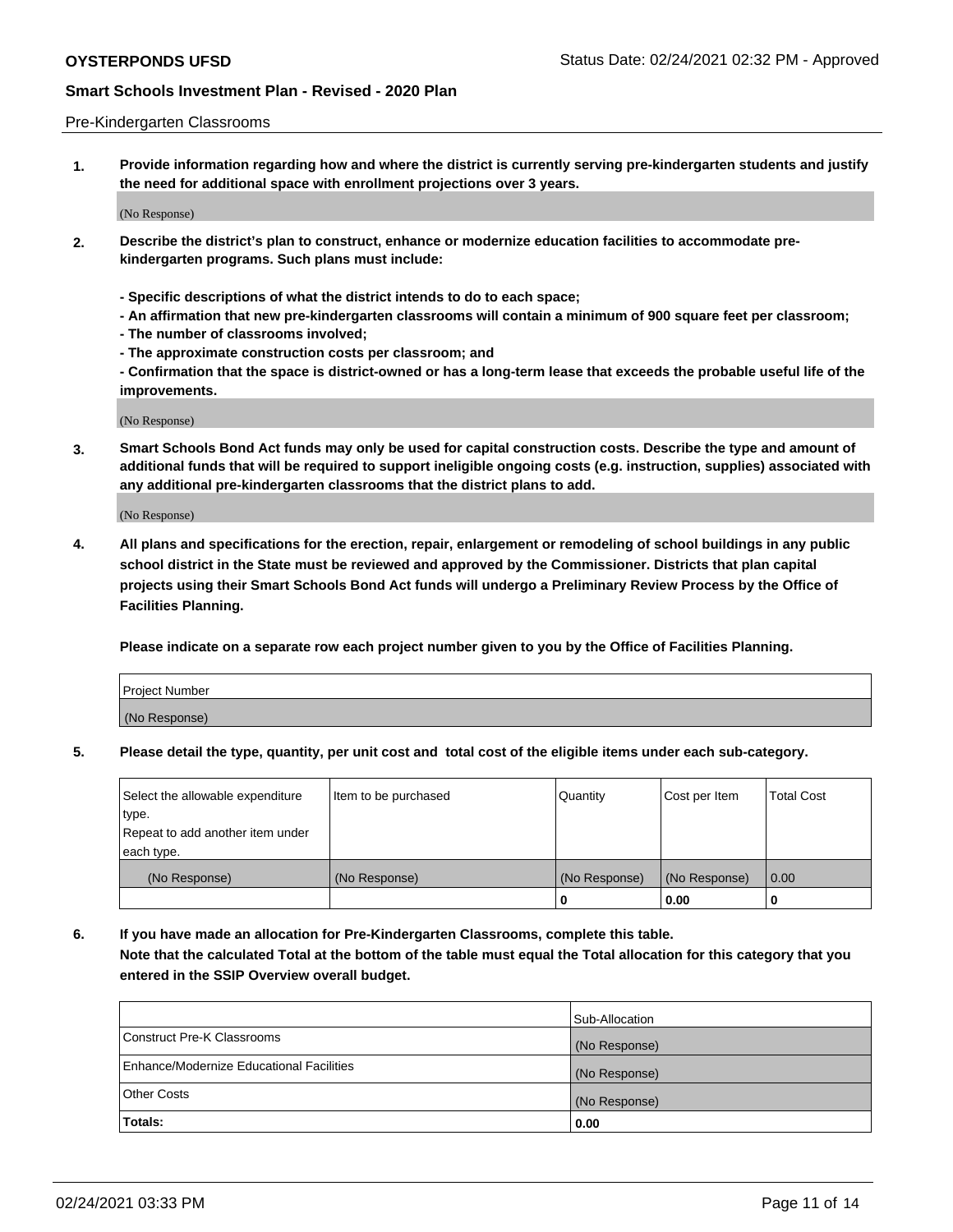Replace Transportable Classrooms

**1. Describe the district's plan to construct, enhance or modernize education facilities to provide high-quality instructional space by replacing transportable classrooms.**

(No Response)

**2. All plans and specifications for the erection, repair, enlargement or remodeling of school buildings in any public school district in the State must be reviewed and approved by the Commissioner. Districts that plan capital projects using their Smart Schools Bond Act funds will undergo a Preliminary Review Process by the Office of Facilities Planning.**

**Please indicate on a separate row each project number given to you by the Office of Facilities Planning.**

| Project Number |  |
|----------------|--|
|                |  |
|                |  |
|                |  |
|                |  |
| (No Response)  |  |
|                |  |
|                |  |
|                |  |

**3. For large projects that seek to blend Smart Schools Bond Act dollars with other funds, please note that Smart Schools Bond Act funds can be allocated on a pro rata basis depending on the number of new classrooms built that directly replace transportable classroom units.**

**If a district seeks to blend Smart Schools Bond Act dollars with other funds describe below what other funds are being used and what portion of the money will be Smart Schools Bond Act funds.**

(No Response)

**4. Please detail the type, quantity, per unit cost and total cost of the eligible items under each sub-category.**

| Select the allowable expenditure | Item to be purchased | Quantity      | Cost per Item | Total Cost |
|----------------------------------|----------------------|---------------|---------------|------------|
| ∣type.                           |                      |               |               |            |
| Repeat to add another item under |                      |               |               |            |
| each type.                       |                      |               |               |            |
| (No Response)                    | (No Response)        | (No Response) | (No Response) | 0.00       |
|                                  |                      | u             | 0.00          |            |

**5. If you have made an allocation for Replace Transportable Classrooms, complete this table. Note that the calculated Total at the bottom of the table must equal the Total allocation for this category that you entered in the SSIP Overview overall budget.**

|                                                | Sub-Allocation |
|------------------------------------------------|----------------|
| Construct New Instructional Space              | (No Response)  |
| Enhance/Modernize Existing Instructional Space | (No Response)  |
| Other Costs                                    | (No Response)  |
| Totals:                                        | 0.00           |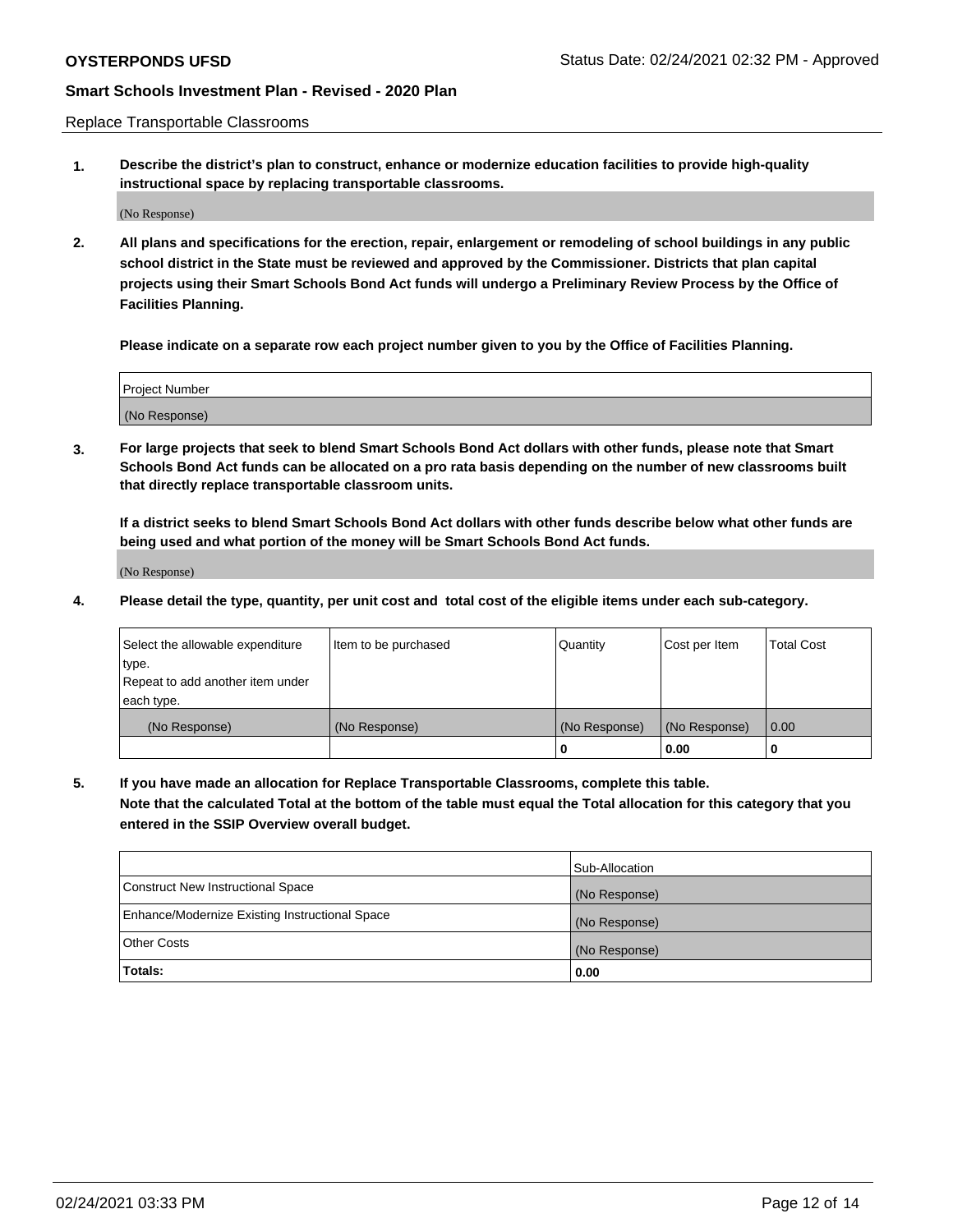### High-Tech Security Features

**1. Describe how you intend to use Smart Schools Bond Act funds to install high-tech security features in school buildings and on school campuses.**

The Smart Schools Bond Act funds are intended to be used to expand the district's current security system. It will allow for the installation of security cameras in the two main hallways of the building as well as several outside security cameras. It will also allow for the addition of six (6) access control doors throughout the building.

**2. All plans and specifications for the erection, repair, enlargement or remodeling of school buildings in any public school district in the State must be reviewed and approved by the Commissioner. Smart Schools plans with any expenditures in the High-Tech Security category require a project number from the Office of Facilities Planning. Districts must submit an SSBA LOI and receive project numbers prior to submitting the SSIP. As indicated on the LOI, some projects may be eligible for a streamlined review and will not require a building permit. Please indicate on a separate row each project number given to you by the Office of Facilities Planning.**

| l Proiect Number      |  |
|-----------------------|--|
|                       |  |
| 58-10-02-02-0-001-BA1 |  |

### **3. Was your project deemed eligible for streamlined Review?**

- Yes
- $\square$  No
- **3a. Districts with streamlined projects must certify that they have reviewed all installations with their licensed architect or engineer of record, and provide that person's name and license number. The licensed professional must review the products and proposed method of installation prior to implementation and review the work during and after completion in order to affirm that the work was code-compliant, if requested.**
	- By checking this box, you certify that the district has reviewed all installations with a licensed architect or engineer of record.
- **4. Include the name and license number of the architect or engineer of record.**

| Name           | License Number |
|----------------|----------------|
| Todd A. Harvey | 162451         |

**5. Please detail the type, quantity, per unit cost and total cost of the eligible items under each sub-category.**

| Select the allowable expenditure<br>type.<br>Repeat to add another item under<br>each type. | Item to be purchased                              | Quantity    | Cost per Item | <b>Total Cost</b> |
|---------------------------------------------------------------------------------------------|---------------------------------------------------|-------------|---------------|-------------------|
| <b>Entry Control System</b>                                                                 | <b>Access Control/Door Accessories</b>            | 6           | 532.91        | 3,197.46          |
| <b>Entry Control System</b>                                                                 | Software & License for Entry Control<br>Equipment | 1           | 1,200.00      | 1,200.00          |
| <b>Entry Control System</b>                                                                 | Installation                                      |             | 4,500.00      | 4,500.00          |
| <b>Electronic Security System</b>                                                           | Surveillance Cameras - Interior                   | 6           | 252.86        | 1,517.16          |
| <b>Electronic Security System</b>                                                           | Surveillance Camera - Interior - 90<br>Degree     |             | 346.86        | 346.86            |
| <b>Electronic Security System</b>                                                           | Surveillance Camera - Interior - Gym<br>Camera    | $\mathbf 1$ | 732.26        | 732.26            |
| <b>Electronic Security System</b>                                                           | Surveillance Camera - Exterior<br>Cameras         | 5           | 657.06        | 3,285.30          |